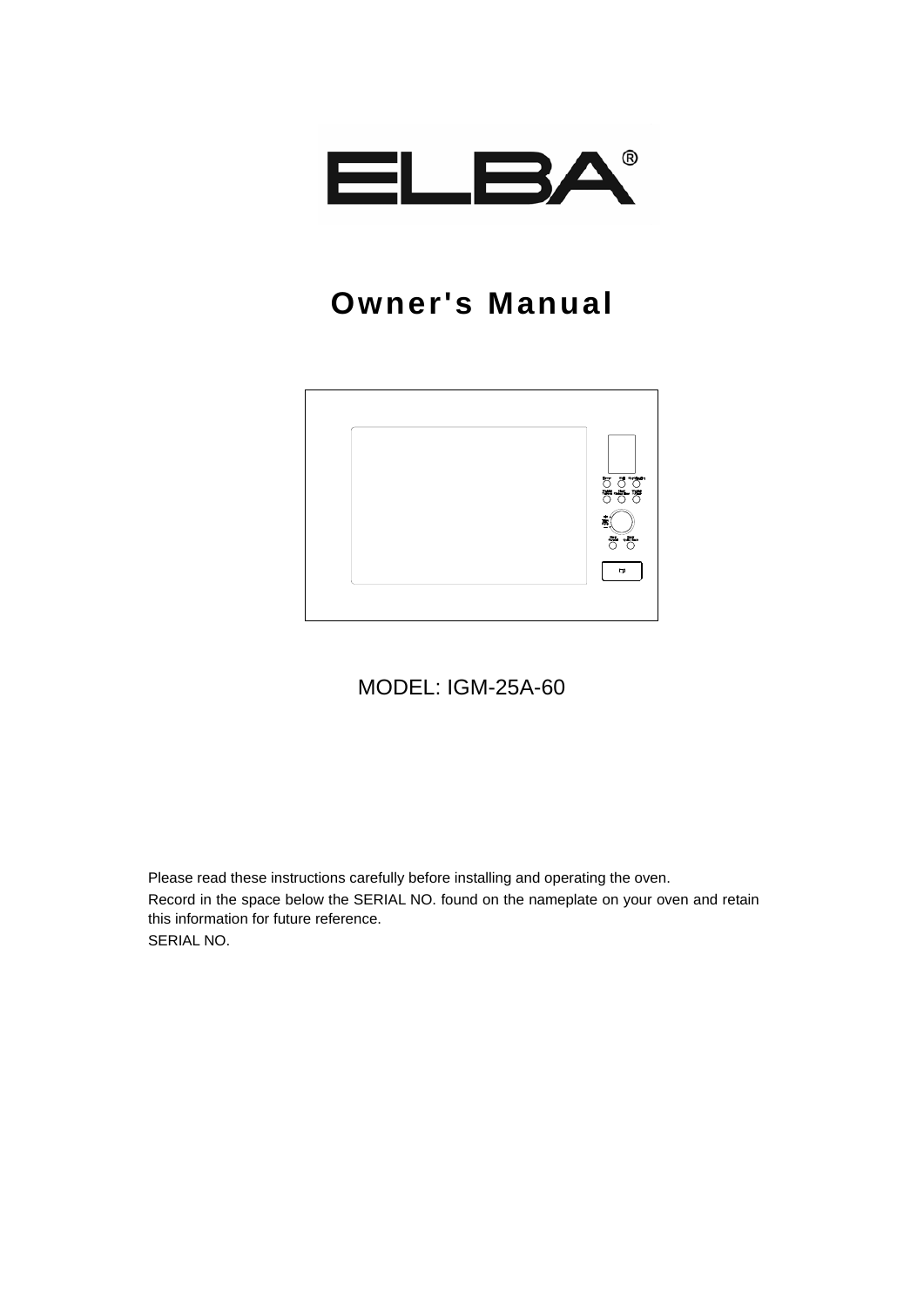# **CONTENTS**

| PRECAUTIONS TO AVOID POSSIBLE EXPOSURE TO EXCESSIVE MICROWAVE ENERGY 2 |  |
|------------------------------------------------------------------------|--|
|                                                                        |  |
|                                                                        |  |
|                                                                        |  |
|                                                                        |  |
|                                                                        |  |
|                                                                        |  |
|                                                                        |  |
|                                                                        |  |
|                                                                        |  |
|                                                                        |  |
|                                                                        |  |
|                                                                        |  |
|                                                                        |  |
|                                                                        |  |
|                                                                        |  |
|                                                                        |  |
|                                                                        |  |
|                                                                        |  |
|                                                                        |  |
|                                                                        |  |
|                                                                        |  |
|                                                                        |  |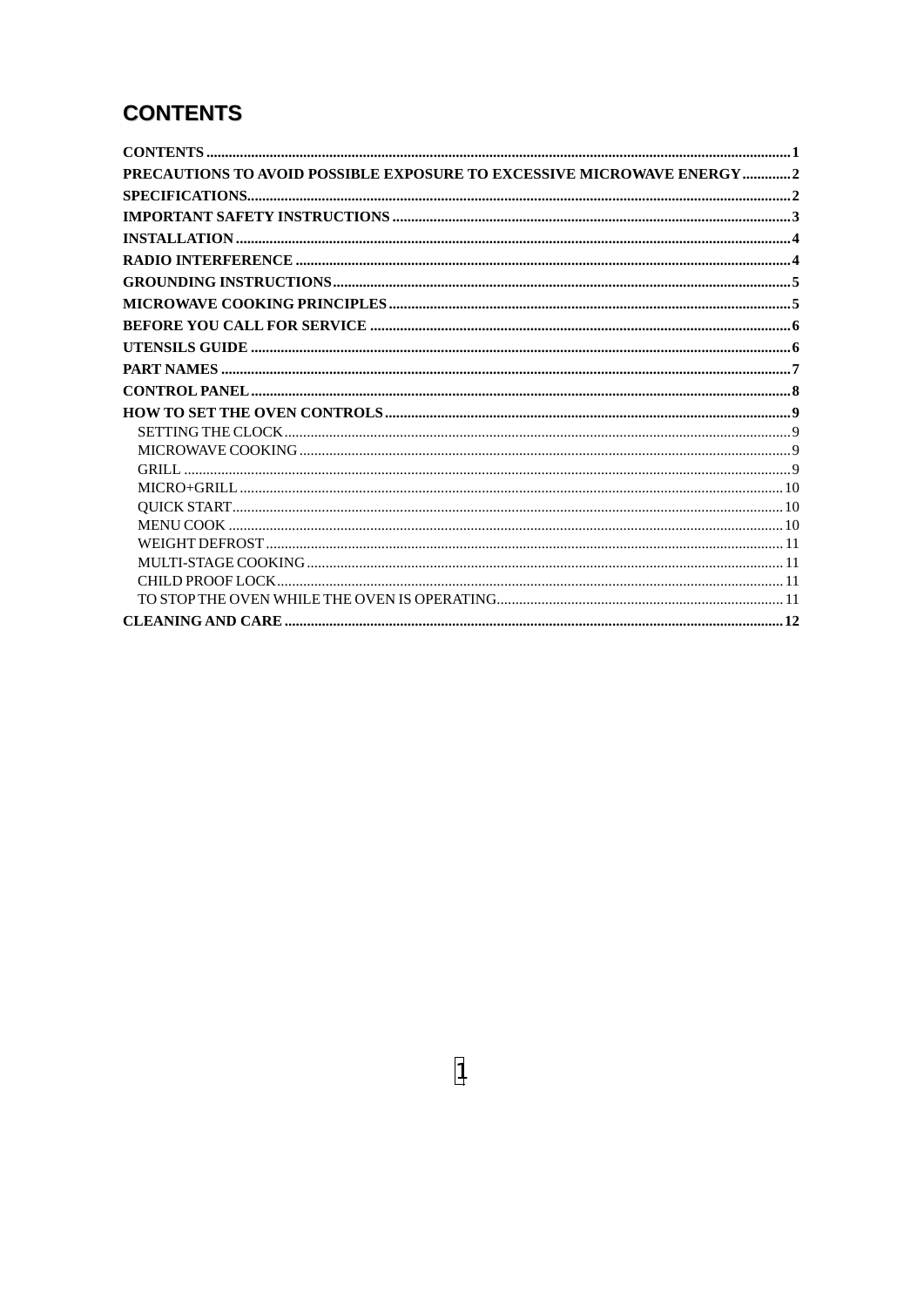### **PRECAUTIONS TO AVOID POSSIBLE EXPOSURE TO EXCESSIVE**

### **MICROWAVE ENERGY**

**1.** Do not attempt to operate this oven with the door open since open door operation can result in harmful exposure to microwave energy. It is important not to defeat or tamper with the safety interlocks.

**2.** Do not place any object between the oven front face and the door or allow soil or cleaner residue to accumulate on sealing surfaces.

**3.** Do not operate the oven if it is damaged. It is particularly important that the oven door close properly and that there is no damage to the

- 1) Door (bent),
- 2) Hinges and latches (broken or loosened),
- 3) Door seals and sealing surfaces.

**4.** The oven should not be adjusted or repaired by anyone except properly qualified service personnel.

### **SPECIFICATIONS**

| Power Supply                         | 220V/60Hz                                    |
|--------------------------------------|----------------------------------------------|
| <b>Power Consumption (Microwave)</b> | 1400W                                        |
| Power Consumption (Grill)            | 950W                                         |
| Rated Microwave Power Output         | 900W                                         |
| <b>Operation Frequency</b>           | 2450MHz                                      |
| <b>Outside Dimensions</b>            | 390mm(H) $\times$ 595mm(W) $\times$ 391mm(D) |
| Oven Cavity Dimensions               | 220mm(H) $\times$ 340mm(W) $\times$ 344mm(D) |
| Oven Capacity                        | 25Litres                                     |
| <b>Cooking Uniformity</b>            | Turntable System                             |
| Net Weight                           | Approx. 15.7kg                               |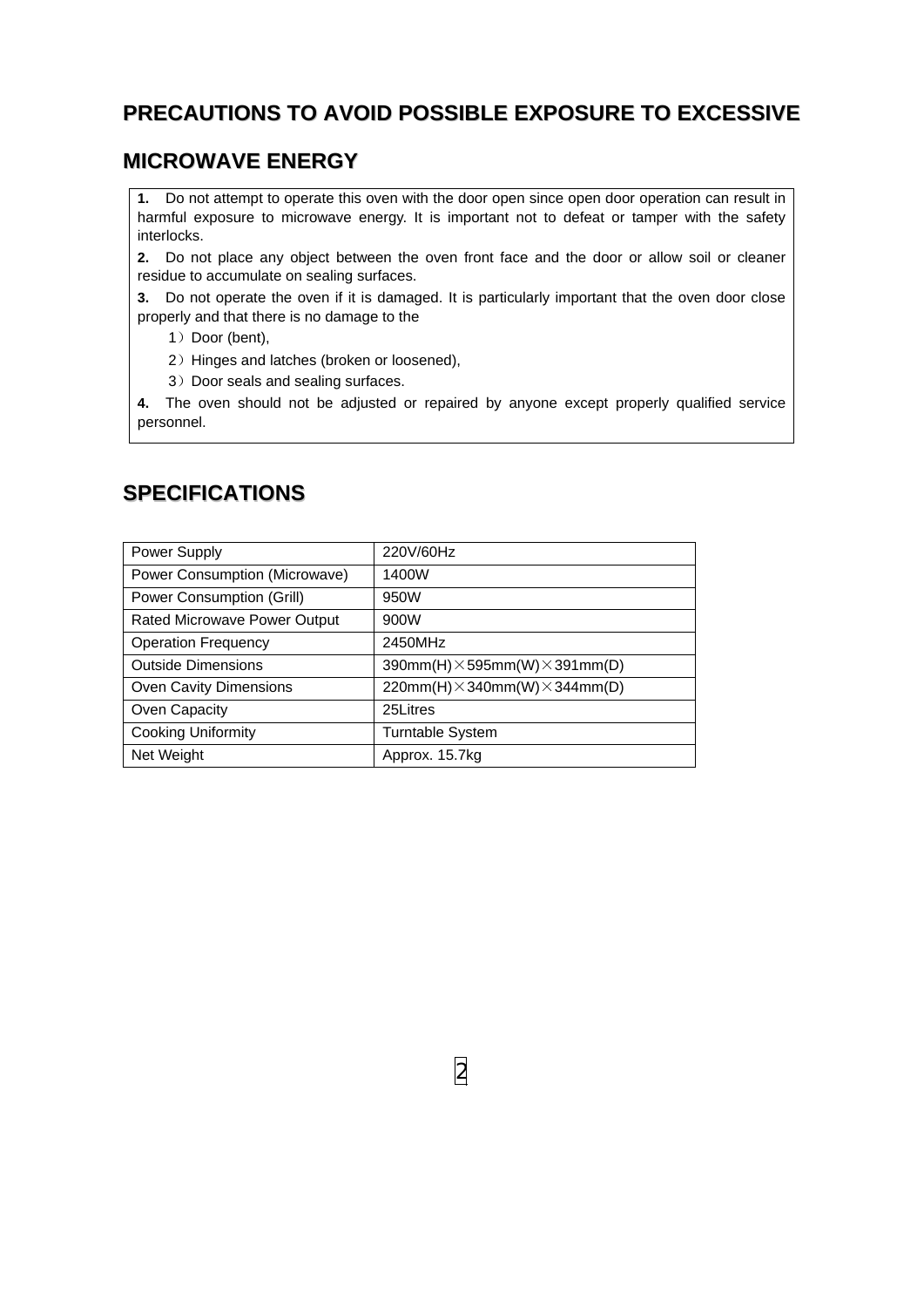### **IMPORTANT SAFETY INSTRUCTIONS**

When using electrical appliance basic safety precautions should be followed, including the following: **WARNING**: To reduce the risk of burns, electric shock, fire, injury to persons or exposure to excessive microwave energy:

- **1.** Read all instructions before using the appliance.
- **2.** Use this appliance only for its intended use as described in this manual. Do not use corrosive chemicals or vapors in this appliance. This type of oven is specifically designed to heat, cook or dry food. It is not designed for industrial or laboratory use.
- **3.** Do not operate the oven when empty.
- **4.** Do not operate this appliance if it has a damaged cord or plug, if it is not working properly or if it has been damaged or dropped. If the supply cord is damaged, it must be replaced by the manufacturer or its service agent or a similarly qualified person in order to avoid a hazard
- **5.** WARNING: Only allow children to use the oven without supervision when adequate instructions have been given so that the child is able to use the oven in a safe way and understands the hazards of improper use.
- **6.** Warning: When the appliance is operated in the combination mode, children should only use the oven under adult supervision due to the temperatures generated.
- **7.** To reduce the risk of fire in the oven cavity:

**a.** When heating food in plastic or paper container, keep an eye on the oven due to the possibility of ignition;

**b.** Remove wire twist-ties from paper or plastic bags before placing bag in oven.

**c.** If smoke is observed, switch off or unplug the appliance and keep the door closed in order to stifle any flames.

**d.** Do not use the cavity for storage purposes. Do not leave paper products, cooking utensils or food in the cavity when not in use.

- **8. WARNING**: Liquid or other food must not be heated in sealed containers since they are liable to explode.
- **9.** Microwave heating of beverage can result in delayed eruptive boiling, therefore care has to be taken when handling the container.
- **10.** Do not fry food in the oven. Hot oil can damage oven parts and utensils and even result in skin burns.
- **11.** Eggs in their shell and whole hard-boiled eggs should not be heated in microwave ovens since they may explode even after microwave heating has ended.
- **12.** Pierce foods with heavy skins such as potatoes, whole squashes, apples and chestnuts before cooking.
- **13.** The contents of feeding bottles and baby jars should be stirred or shaken and the temperature should be checked before serving in order to avoid burns.
- **14.** Cooking utensils may become hot because of heat transferred from the heated food. Potholders may be needed to handle the utensil.
- **15.** Utensils should be checked to ensure that they are suitable for use in microwave oven.
- **16.** WARNING: It is hazardous for anyone other than a trained person to carry out any service or repair operation which involves the removal of any cover which gives protection against exposure to microwave energy.
- **17.** This product is a Group 2 Class B ISM equipment. The definition of Group 2 which contains all ISM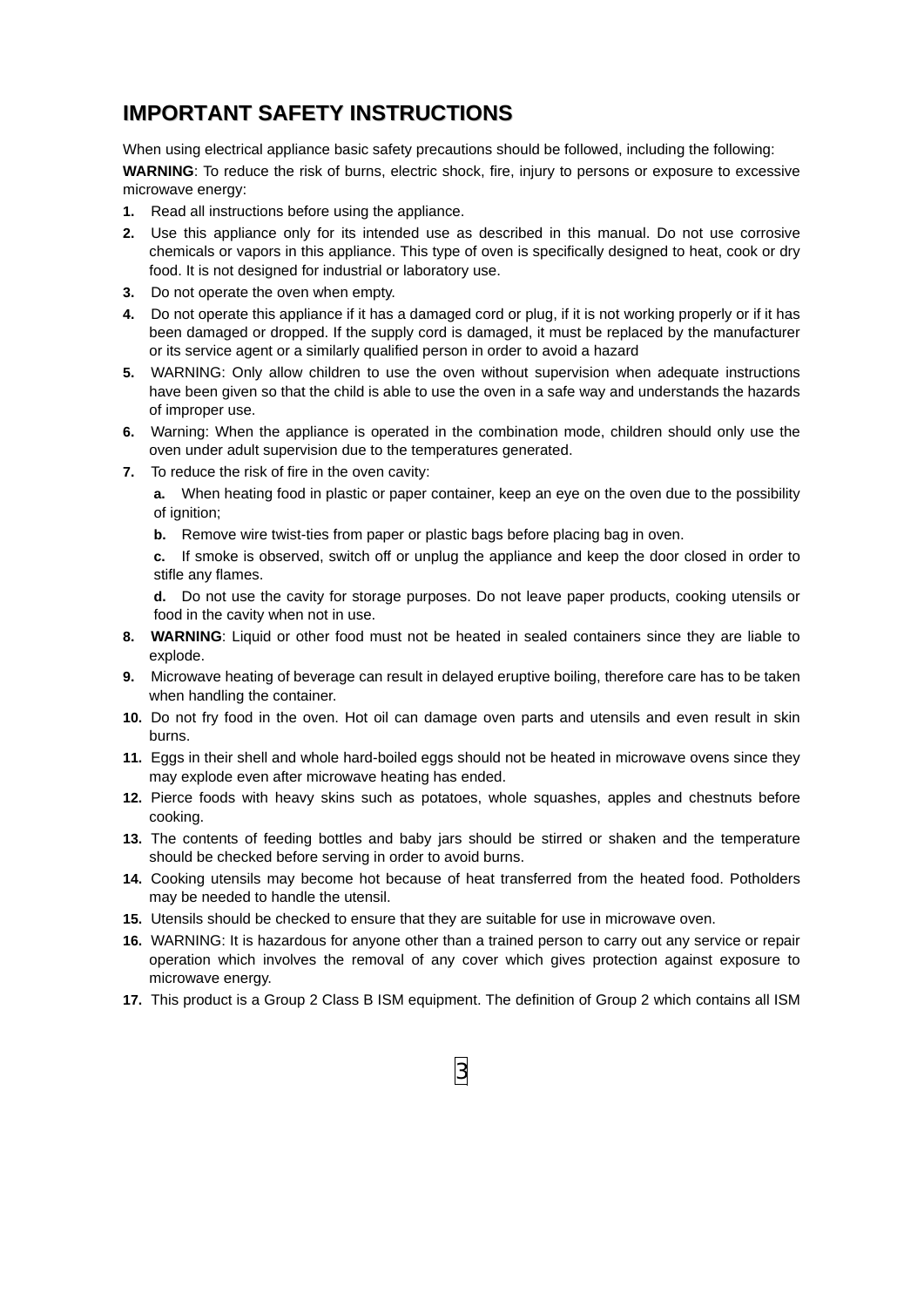(Industrial, Scientific and Medical) equipment in which radio-frequency energy is intentionally generated and/or used in the form of electromagnetic radiation for the treatment of material, and spark erosion equipment. For Class B equipment is equipment suitable for use in domestic establishments and in establishments directly connected to a low voltage power supply network which supplies buildings used for domestic purpose.

- **18.** This appliance is not intended for use by persons (including children) with reduced physical, sensory or mental capabilities, or lack of experience and knowledge, unless they have been given supervision or instruction concerning use of the appliance by a person responsible for their safety.
- **19.** Children should be supervised to ensure that they do not play with the appliance.

### **INSTALLATION**

- **1.** Make sure that all the packing materials are removed from the inside of the door.
- **2. WARNING**: Check the oven for any damage, such as misaligned or bent door, damaged door seals and sealing surface, broken or loose door hinges and latches and dents inside the cavity or on the door. If there is any damage, do not operate the oven and contact qualified service personnel.
- **3.** This microwave oven must be placed on a flat, stable surface to hold its weight and the heaviest food likely to be cooked in the oven.
- **4.** Do not place the oven where heat, moisture, or high humidity are generated, or near combustible materials.
- **5.** For correct operation, the oven must have sufficient airflow. Allow 20cm of space above the oven, 10cm at back and 5cm at both sides. Do not cover or block any openings on the appliance. Do not remove feet.
- **6.** Do not operate the oven without glass tray, roller support, and shaft in their proper positions.
- **7.** Make sure that the power supply cord is undamaged and does not run under the oven or over any hot or sharp surface.
- **8.** The socket must be readily accessible so that it can be easily unplugged in an emergency.
- **9.** Do not use the oven outdoors.

### **RADIO INTERFERENCE**

Operation of the microwave oven can cause interference to your radio, TV, or similar equipment. When there is interference, it may be reduced or eliminated by taking the following measures:

- **1.** Clean door and sealing surface of the oven.
- **2.** Reorient the receiving antenna of radio or television.
- **3.** Relocate the microwave oven with respect to the receiver.
- **4.** Move the microwave oven away from the receiver.
- **5.** Plug the microwave oven into a different outlet so that microwave oven and receiver are on different branch circuits.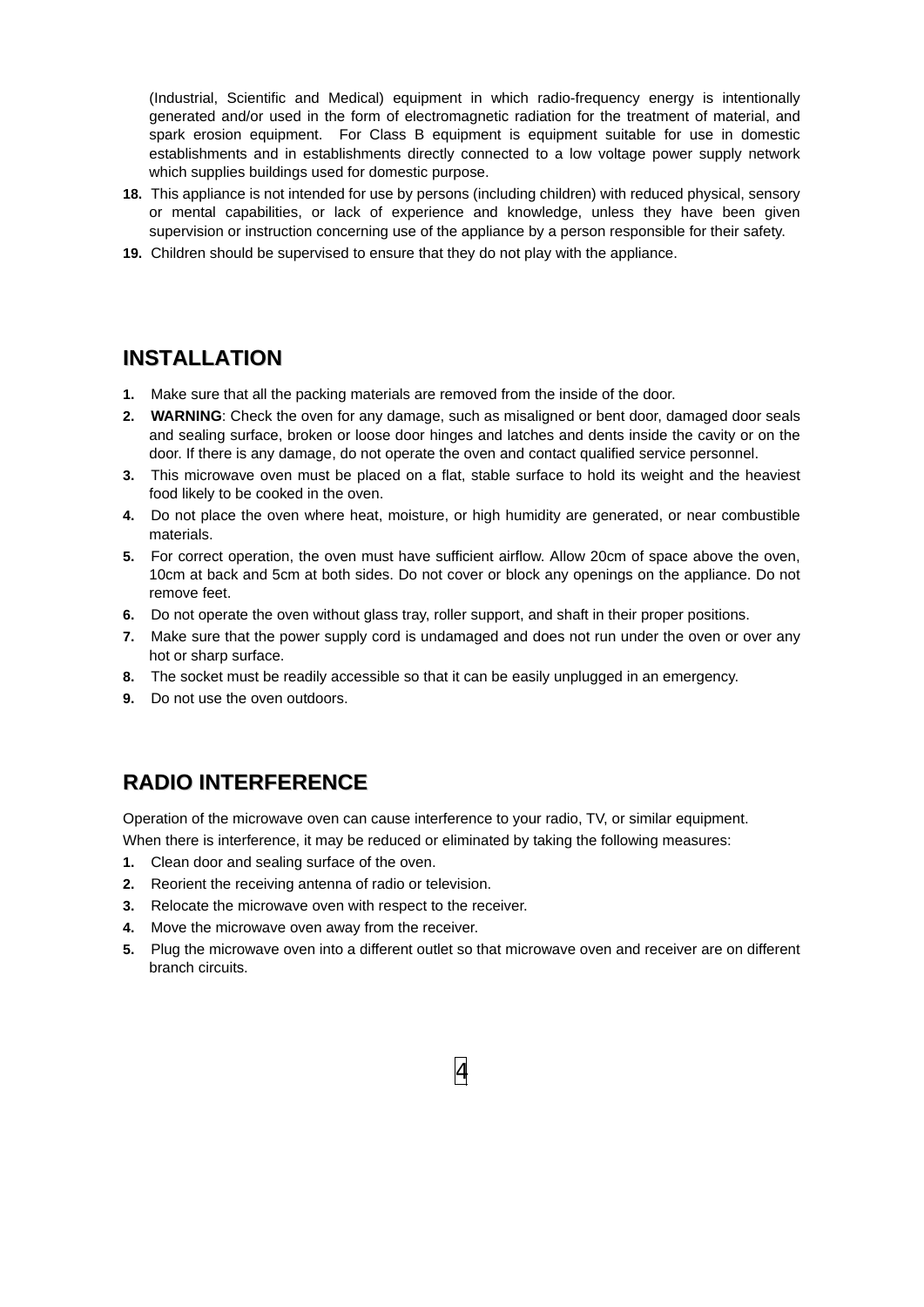### **GROUNDING INSTRUCTIONS**

This appliance must be grounded. This oven is equipped with a cord having a grounding wire with a grounding plug. It must be plugged into a wall receptacle that is properly installed and grounded. In the event of an electrical short circuit, grounding reduces risk of electric shock by providing an escape wire for the electric current. It is recommended that a separate circuit serving only the oven be provided. Using a high voltage is dangerous and may result in a fire or other accident causing oven damage. **WARNING** Improper use of the grounding plug can result in a risk of electric shock.

#### **Note:**

- **1.** If you have any questions about the grounding or electrical instructions, consult a qualified electrician or service person.
- **2.** Neither the manufacturer nor the dealer can accept any liability for damage to the oven or personal injury resulting from failure to observe the electrical connection procedures.

The wires in this cable main are colored in accordance with the following code: Green and Yellow = EARTH Blue = NEUTRAL Brown = LIVE

### **MICROWAVE COOKING PRINCIPLES**

- **1.** Arrange food carefully. Place thickest areas towards outside of dish.
- **2.** Watch cooking time. Cook for the shortest amount of time indicated and add more as needed. Food severely overcooked can smoke or ignite.
- **3.** Cover foods while cooking. Covers prevent spattering and help foods to cook evenly.
- **4.** Turn foods over once during microwaving to speed cooking of such foods as chicken and hamburgers. Large items like roasts must be turned over at least once.
- **5.** Rearrange foods such as meatballs halfway through cooking both from top to bottom and from the center of the dish to the outside.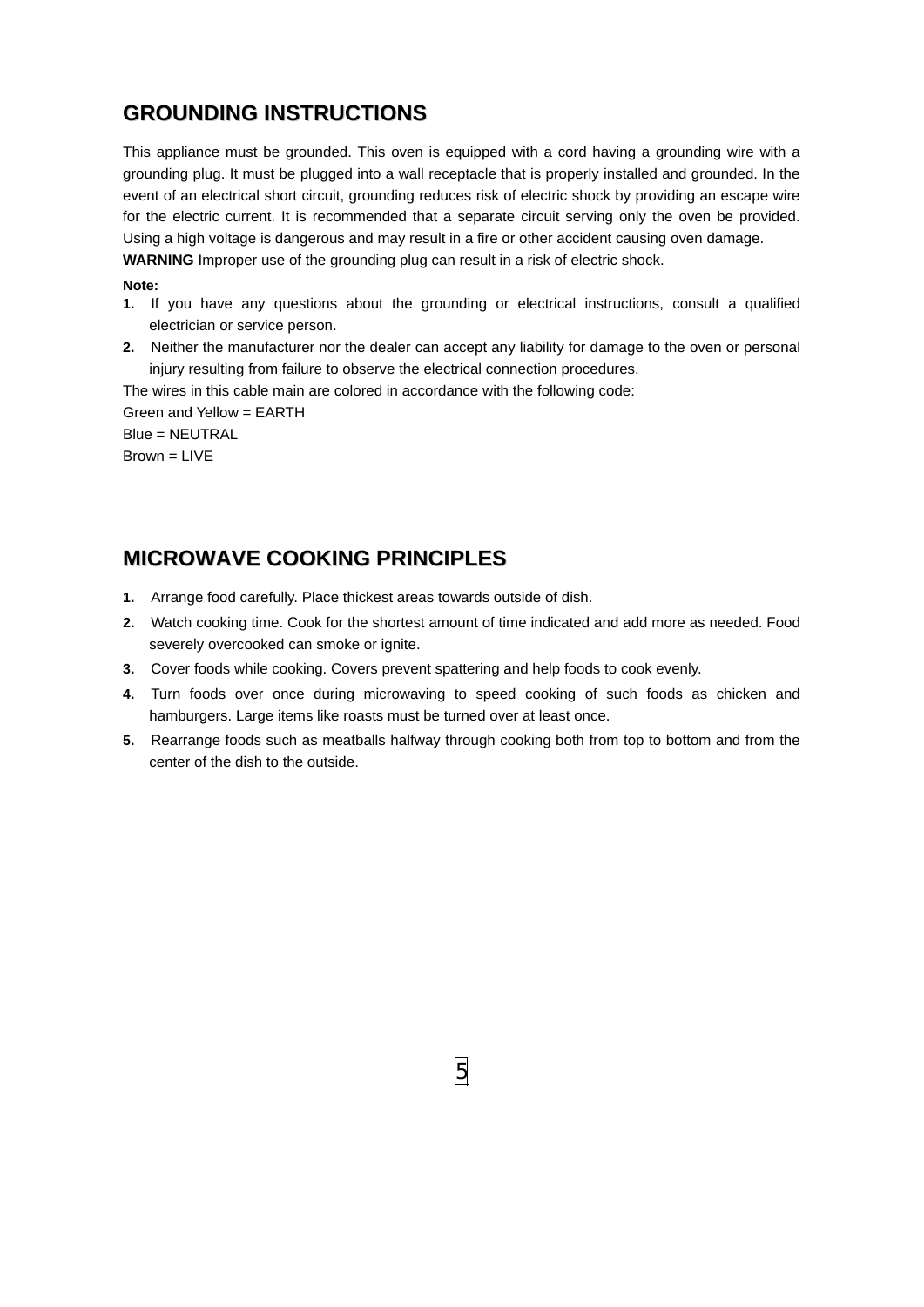# **BEFORE YOU CALL FOR SERVICE**

If the oven fails to operate:

- **1.** Check to ensure that the oven is plugged in securely. If it is not, remove the plug from the outlet, wait 10 seconds, and plug it in again securely.
- **2.** Check for a blown circuit fuse or a tripped main circuit breaker. If these seem to be operating properly, test the outlet with another appliance.
- **3.** Check to ensure that the control panel is programmed correctly and the timer is set.
- **4.** Check to ensure that the door is securely closed engaging the door safety lock system. Otherwise, the microwave energy will not flow into the oven

IF NONE OF THE ABOVE RECTIFIES THE SITUATION, THEN CONTACT A QUALIFIED TECHNICIAN. DO NOT TRY TO ADJUST OR REPAIR THE OVEN YOURSELF.

### **UTENSILS GUIDE**

- **1.** The ideal material for a microwave utensil is transparent to microwave, it allows energy to pass through the container and heat the food.
- **2.** Microwave cannot penetrate metal, so metal utensils or dishes with metallic trim should not be used.
- **3.** Do not use recycled paper products when microwave cooking, as they may contain small metal fragments which may cause sparks and/or fires.
- **4.** Round /oval dishes rather than square/oblong ones are recommend, as food in corners tends to overcook.
- **5.** Narrow strips of aluminum foil may be used to prevent overcooking of exposed areas. But be careful don't use too much and keep a distance of 1 inch (2.54cm) between foil and cavity

| v is a general guide to neip you select the correct diensiis. |           |       |                |
|---------------------------------------------------------------|-----------|-------|----------------|
| Cookware                                                      | Microwave | Grill | Combination    |
| <b>Heat-Resistant Glass</b>                                   | Yes       | Yes   | Yes            |
| Non Heat-Resistant Glass                                      | No.       | No    | N <sub>o</sub> |
| <b>Heat-Resistant Ceramics</b>                                | Yes       | Yes   | Yes            |
| Microwave-Safe Plastic Dish                                   | Yes       | No.   | N <sub>o</sub> |
| Kitchen Paper                                                 | Yes       | No.   | No             |
| <b>Metal Tray</b>                                             | No.       | Yes   | No             |
| <b>Metal Rack</b>                                             | <b>No</b> | Yes   | No             |
| Aluminum Foil & Foil Container                                | No        | Yes   | No             |

The list below is a general quide to help you select the correct utensils.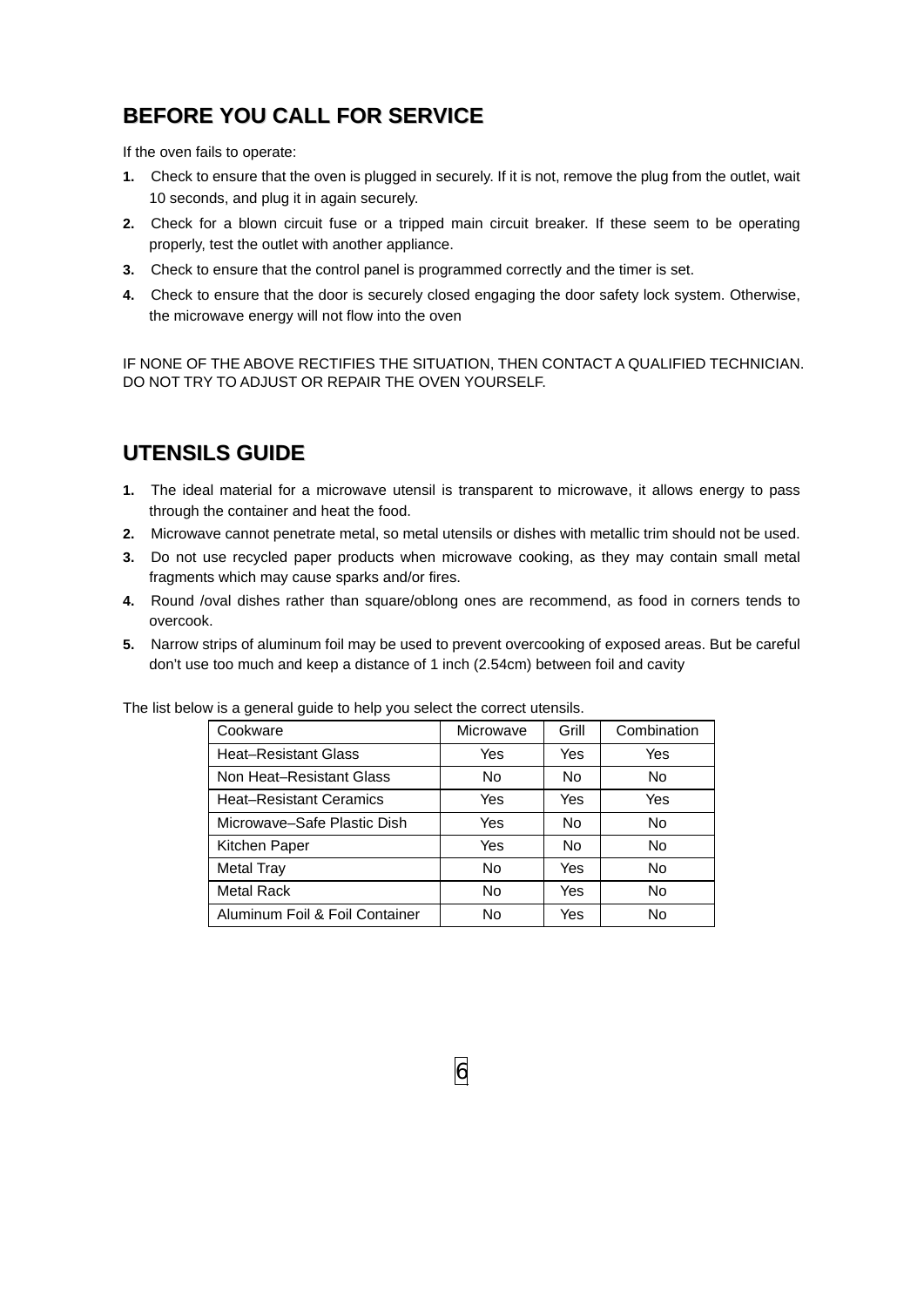### **PART NAMES**



- 1. Door Safety Lock System
- 2. Oven Window
- 3. Roller Ring
- 4. Shaft
- 5. Door Release Button
- 6. Control Panel
- 7. Wave Guide(Please do not remove the mica plate covering the wave guide)
- 8. Glass Tray
- 9. Grill Heater
- 10. Metal Rack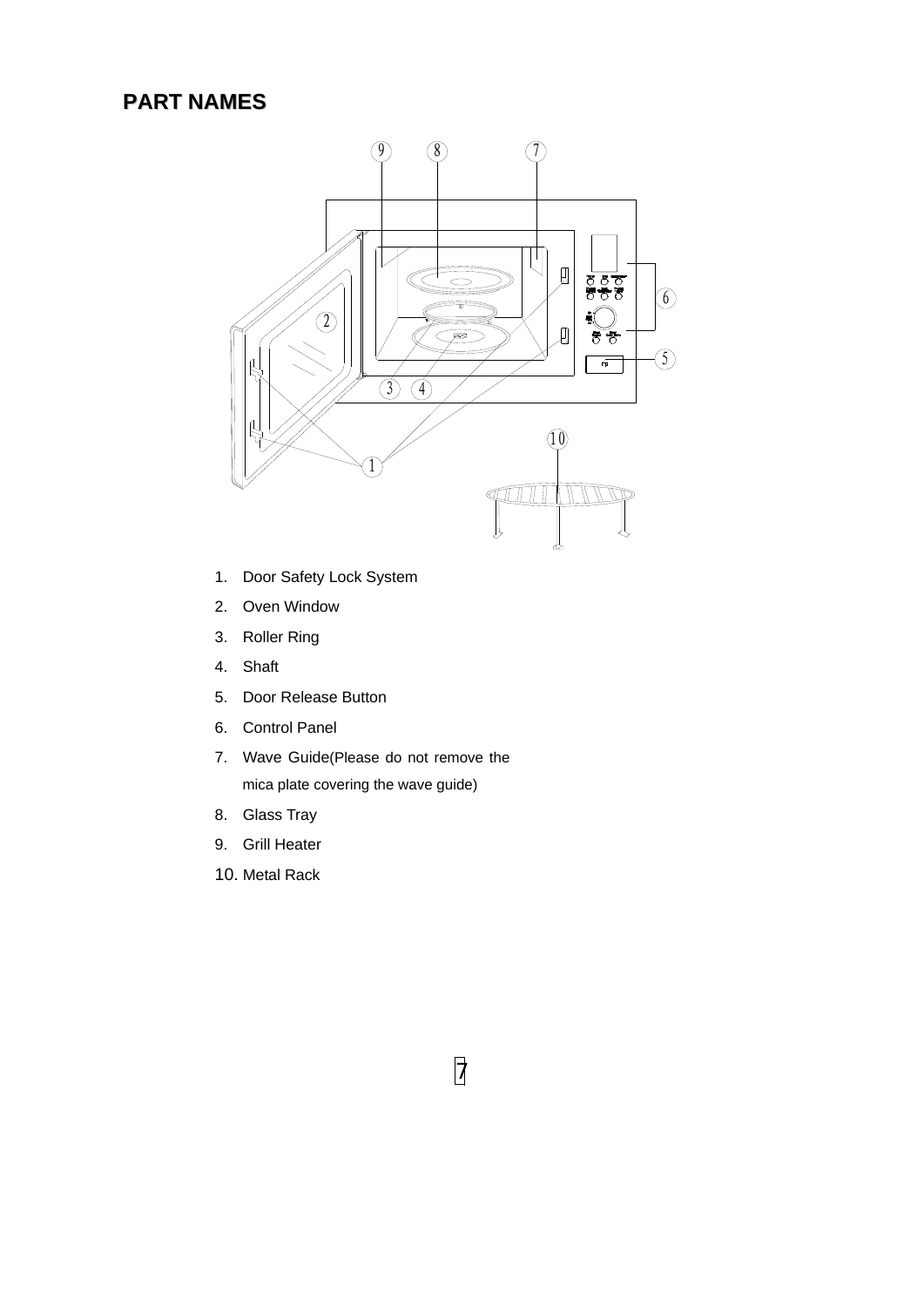### **CONTROL PANEL**



#### **Display Screen**

Cooking time, power, indicators and present time are displayed.

#### **Power**

Press to select microwave Power.

#### **Grill**

Press to set a grill cooking program.

#### **Combination.**

Press to select one of two combination cooking settings.

#### **Weight. Defrost.**

Press to select defrost program by the weight.

#### **Clock/Kitchen Timer**

Press to set the clock or to set the kitchen timer.

#### **Weight. Adjust.**

Press to set the weight of defrost and auto cooking program.

#### **Time/Menu**

Rotate to set cooking time or select auto-menu.

#### **Stop/Cancel**

Touch to stop cooking program or clear all previous settings before cooking starts.

#### **Start/Quick Start**

Press to start cooking program or set quick start cooking program.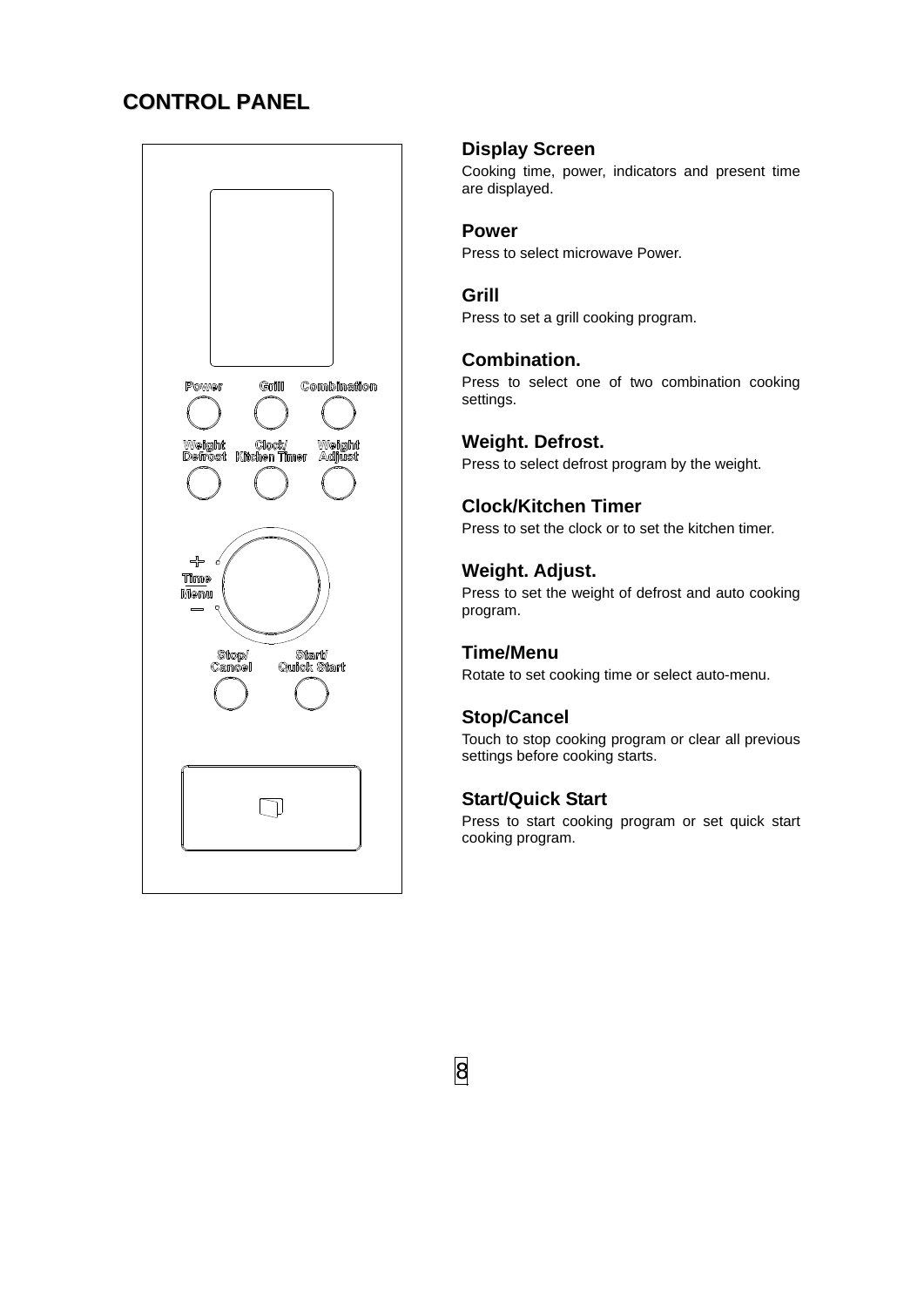## **HOW TO SET THE OVEN CONTROLS**

#### *SETTING THE CLOCK*

This is a 12 and 24 hour clock. You can take the steps below to set the clock.

- 1. In standby mode, press Clock/Kitchen Timer button for 3 seconds. "Hr 12" shows on the screen, press the button once if you want to set 24 hour clock.
- 2. Rotate the Time/Menu dial until the correct hour is displayed.
- 3. Press Clock/Kitchen Timer button.
- 4. Rotate the Time/Menu dial until the correct minute is displayed.
- 5. Press Clock/Kitchen Timer button to confirm.

#### *MICROWAVE COOKING*

Microwave cooking allows you to customize cooking power and time. First, select a power level by pressing the Power button (see the table below). Maximum cooking time is 95 minutes.

Suppose you want to cook for 5 minute at 60% Power Level.

1. In waiting mode, open the door and place the food into the oven, close it.

2. Press Power button till the screen show the intended power.

| Press Power button | Power        |
|--------------------|--------------|
| Once               | 100%(P100)   |
| Twice              | 80%(P-80)    |
| 3 times            | 60%(P-60)    |
| 4 times            | 40%(P-40)    |
| 5 times            | 20%(P-20)    |
| 6 times            | $0\%$ (P-00) |

3. Use the Time/Menu dial to enter cooking time until the correct cooking time (5:00) is displayed.

4. Press Start/Quick Start button to start.

NOTE:

You can check the power while cooking is in progress by pressing Power button.

After the cooking time ends, the system will beep once and End is displayed. Before starting another cooking session, press any pad or open the door to clear the display and reset the system.

#### *GRILL*

Grill cooking is particularly useful for thin slices of meat, steaks, chops, kebabs, sausages and pieces of chicken. It is also suitable for hot sandwiches and au gratin dishes. Maximum cooking time is 95 minutes.

Suppose you want to program grill cooking for 12 minutes.

- 1. In waiting mode, open the door and place the food into the oven, close it.
- 2. Press Grill button once.
- 3. Turn the Time/Menu to 12:00.
- 4. Press Start/Quick Start button to start.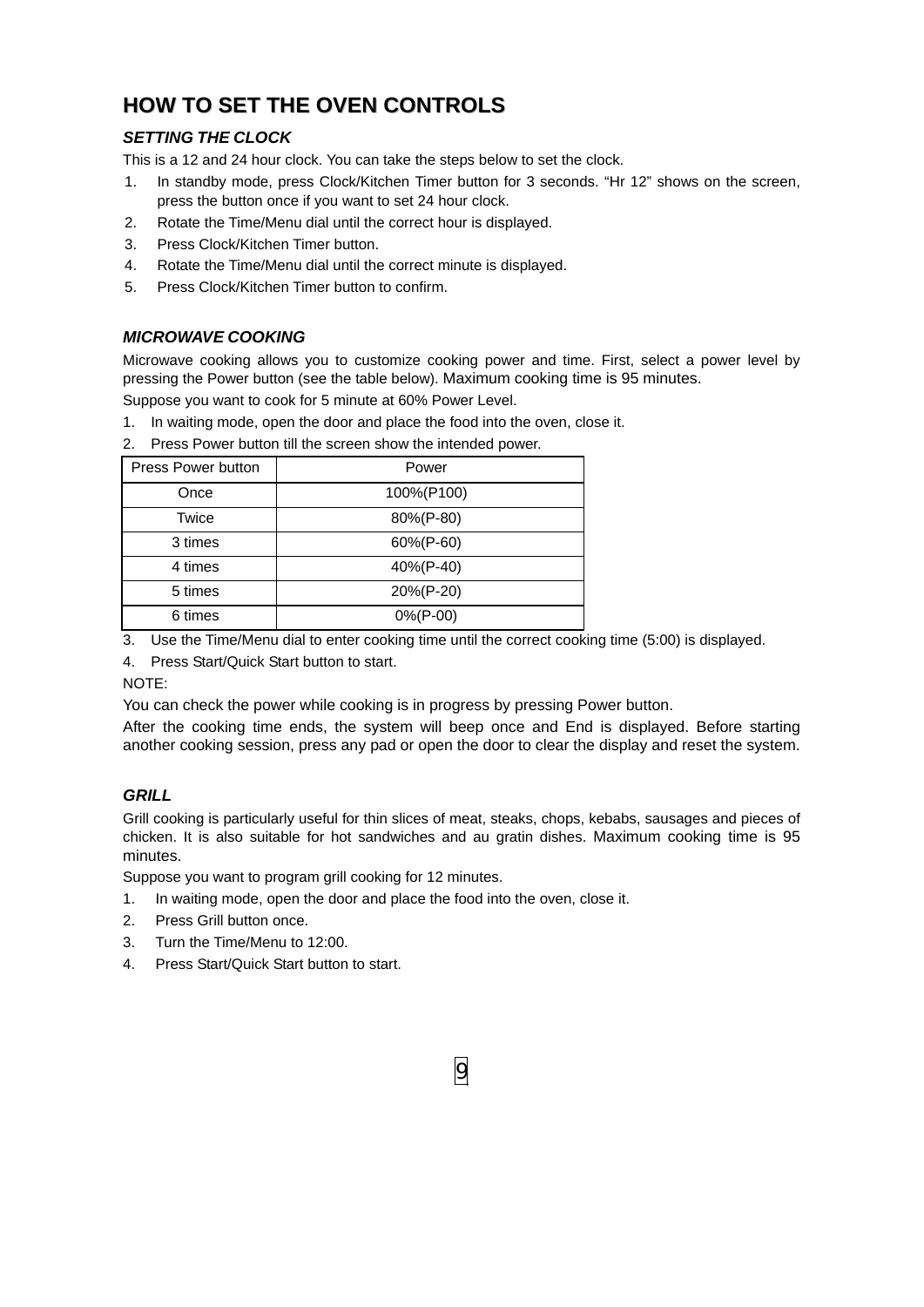#### *MICRO+GRILL*

The maximum cooking time here is 95 minutes.

Suppose you want to set combination cooking for 25 minutes.

- 1. In waiting mode, open the door and place the food into the oven, close it.
- 2. Press Combination button once or twice.

|                                 | Combination | Cooking time |       | Use                                                   |
|---------------------------------|-------------|--------------|-------|-------------------------------------------------------|
| <b>Press Combination button</b> |             | Microwave    | Grill |                                                       |
| once                            | $Co-1$      | 30%          | 70%   | fish, potatoes or au gratin                           |
| twice                           | $Co-2$      | 55%          | 45%   | pudding,<br>baked<br>omelets,<br>potatoes and poultry |

3. Turn Time/Menu to 25:00.

4. Press Start/Quick Start to start.

#### *QUICK START*

Use this feature to program the oven to start at 100% power conveniently. The max time can be set is 10minutes. During cooking, you can also press this pad to add cooking time.

- 1. Open the door and place the food into the oven, close it.
- 2. Press Start/Quick Start button in quick succession to set the cooking time. The oven will auto-start immediately.

#### *MENU COOK*

For food or the following cooking mode, it is not necessary to program the time and the cooking power. It is sufficient to indicate the type of food that you want to cook as well as the weight of this food.

- 1. In waiting mode, open the door and place the food into the oven, close it.
- 2. Rotate the digital knob Time/Menu in anti-clockwise direction once and turn it again to select food code.
- 3. Press Weight Adjust to enter weight, check the screen for number of servings or preset weights, which should match weight of food you have placed in the oven.

| Food Code | Menu                       | Cook model         |
|-----------|----------------------------|--------------------|
| $A-1$     | POPCORN (99g)              | MICRO.             |
| $A-2$     | COFFEE (200ml/cup)         | MICRO.             |
| $A-3$     | FRESH VEGETABLE (g)        | MICRO.             |
| $A - 4$   | POTATO (230g/unit)         | MICRO.             |
| $A-5$     | PIZZA(g)                   | MICRO.             |
| $A-6$     | REHEAT(q)                  | MICRO.             |
| $A - 7$   | <b>GRILLED CHICKEN (g)</b> | <b>COMBINATION</b> |
| $A - 8$   | GRILLED STEAK (g)          | <b>COMBINATION</b> |

4. Press Start/Quick Start to start.

10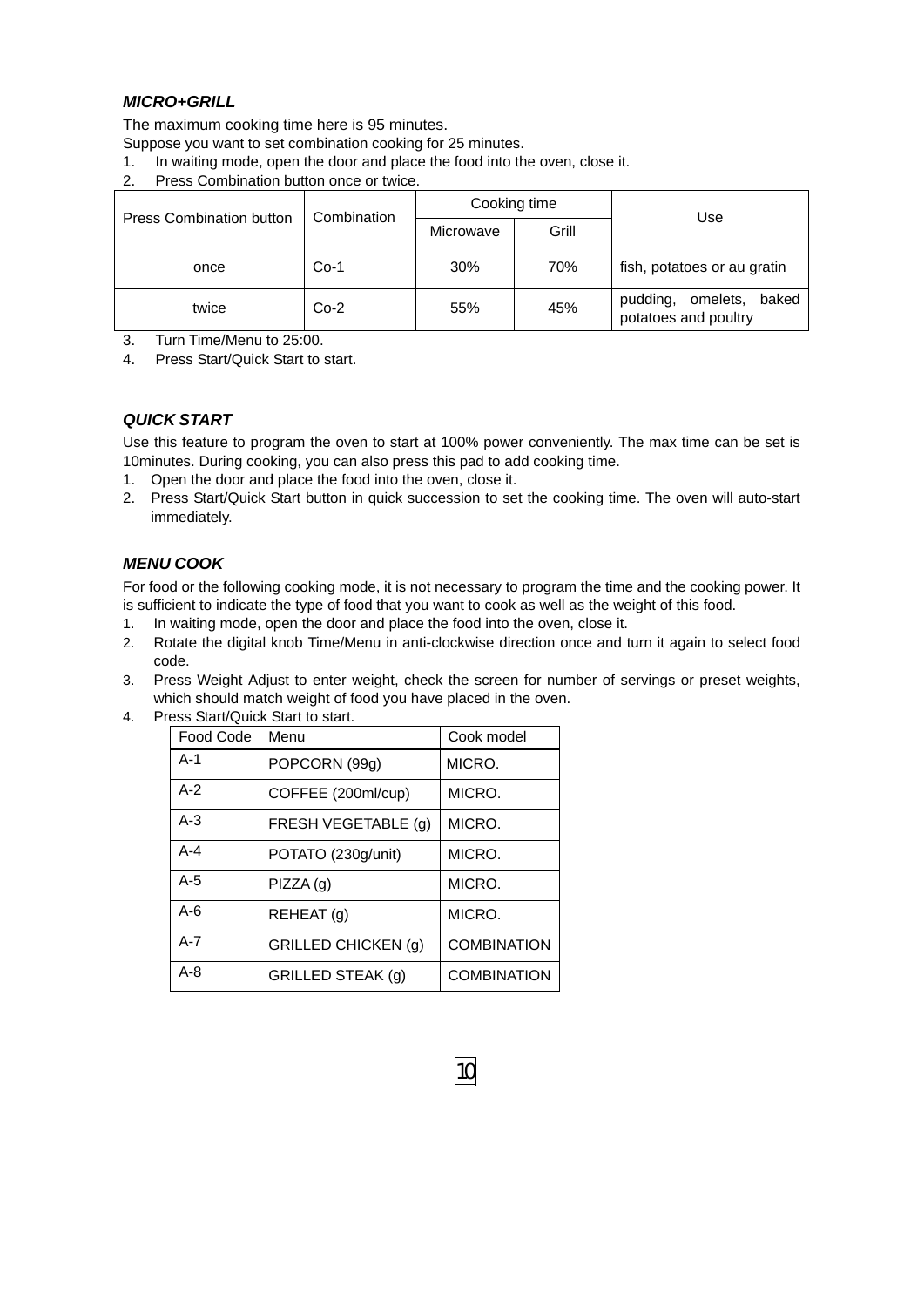Notes :

- 1. The user is required to set weight and then the oven will set the cooking time automatically.
- 2. For GRILLED CHICKEN and GRILLED STEAK, beeps can be heard and the oven pause during cooking to remind user to turn food over, then press Start/Quick Start to resume.

#### *WEIGHT DEFROST*

Weight Defrost enables you to defrost food according to the weight you entered. The weight range is 100g to 1800g.

Suppose you want to set the oven to Weight Defrost for 200g food.

- 1. In waiting mode, open the door and place the food into the oven, close it.
- 2. Press Weight Defrost once.
- 3. Press the Weight Adjust button to enter weight.
- 4. Press Start/Quick Start to start.

Notes : During defrosting process, the oven will pause and sound beeps to remind you to turn food over, after that, press Start/Quick Start to resume defrosting.

#### *MULTI-STAGE COOKING*

Your oven can be programmed for up to 3 automatic cooking sequences.

Suppose you want to set the following cooking program.

#### Microwave cooking (100%)

#### Microwave cooking (60%)

- 1. In waiting mode, open the door and place the food into the oven, close it.
- 2. Press Power button to set power.
- 3. Rotate the Time/Menu dial to program cooking time.
- 4. Press Power button to set power 60%.
- 5. Rotate the Time/Menu dial to program cooking time.
- 6. Press Start/Quick Start button to start.

Note : Weight Defrost, Auto Cook and Quick Start cannot be set in Multistage Cooking program.

#### *CHILD PROOF LOCK*

The childproof lock prevents unsupervised operation by little children.

To set the child proof lock: Press Stop/Cancel button for 3 seconds, then a beep will sound and the indicator light will turn on. In the lock state, all buttons are disabled.

To cancel the child proof lock: Press Stop/Cancel button for 3 seconds, then a beep will sound and the indicator light will turn off.

#### *TO STOP THE OVEN WHILE THE OVEN IS OPERATING*

1. Press Stop/Cancel button.

 You can restart the oven by pressing Start/Quick Start pad. Touch Stop/Cancel to erase all instructions.

2. Open the door.

 You can restart the oven by closing the door and pressing Start/Quick Start pad. NOTE:Oven stops operating when door is opened.